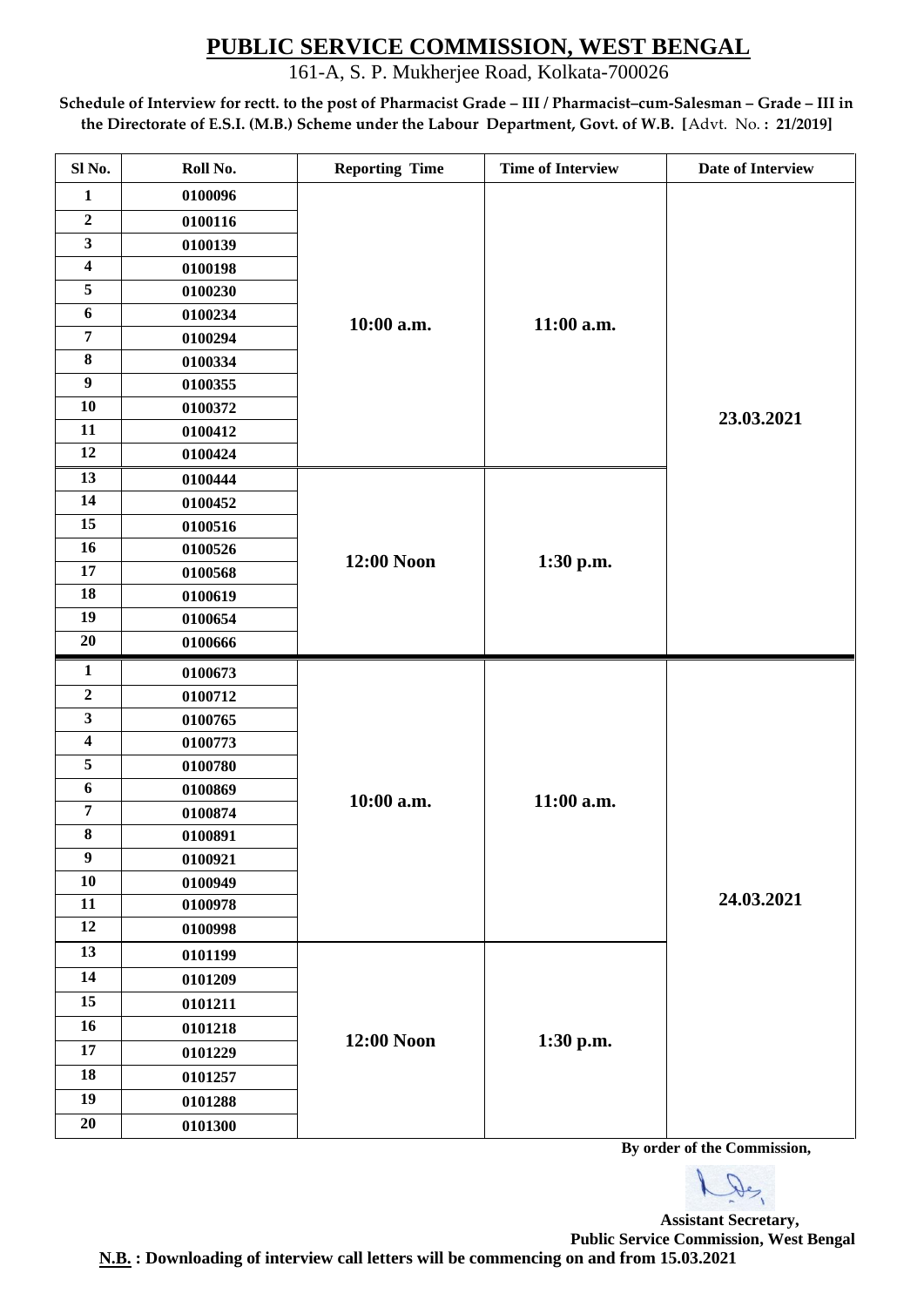161-A, S. P. Mukherjee Road, Kolkata-700026

**Schedule of Interview for rectt. to the post of Pharmacist Grade – III / Pharmacist–cum-Salesman – Grade – III in the Directorate of E.S.I. (M.B.) Scheme under the Labour Department, Govt. of W.B. [**Advt. No. **: 21/2019]**

| Date of Interview |
|-------------------|
|                   |
|                   |
|                   |
|                   |
|                   |
|                   |
|                   |
|                   |
|                   |
| 25.03.2021        |
|                   |
|                   |
|                   |
|                   |
|                   |
|                   |
|                   |
|                   |
|                   |
|                   |
|                   |
|                   |
|                   |
|                   |
|                   |
|                   |
|                   |
|                   |
|                   |
| 26.03.2021        |
|                   |
|                   |
|                   |
|                   |
|                   |
|                   |
|                   |
|                   |
|                   |

**By order of the Commission,**

De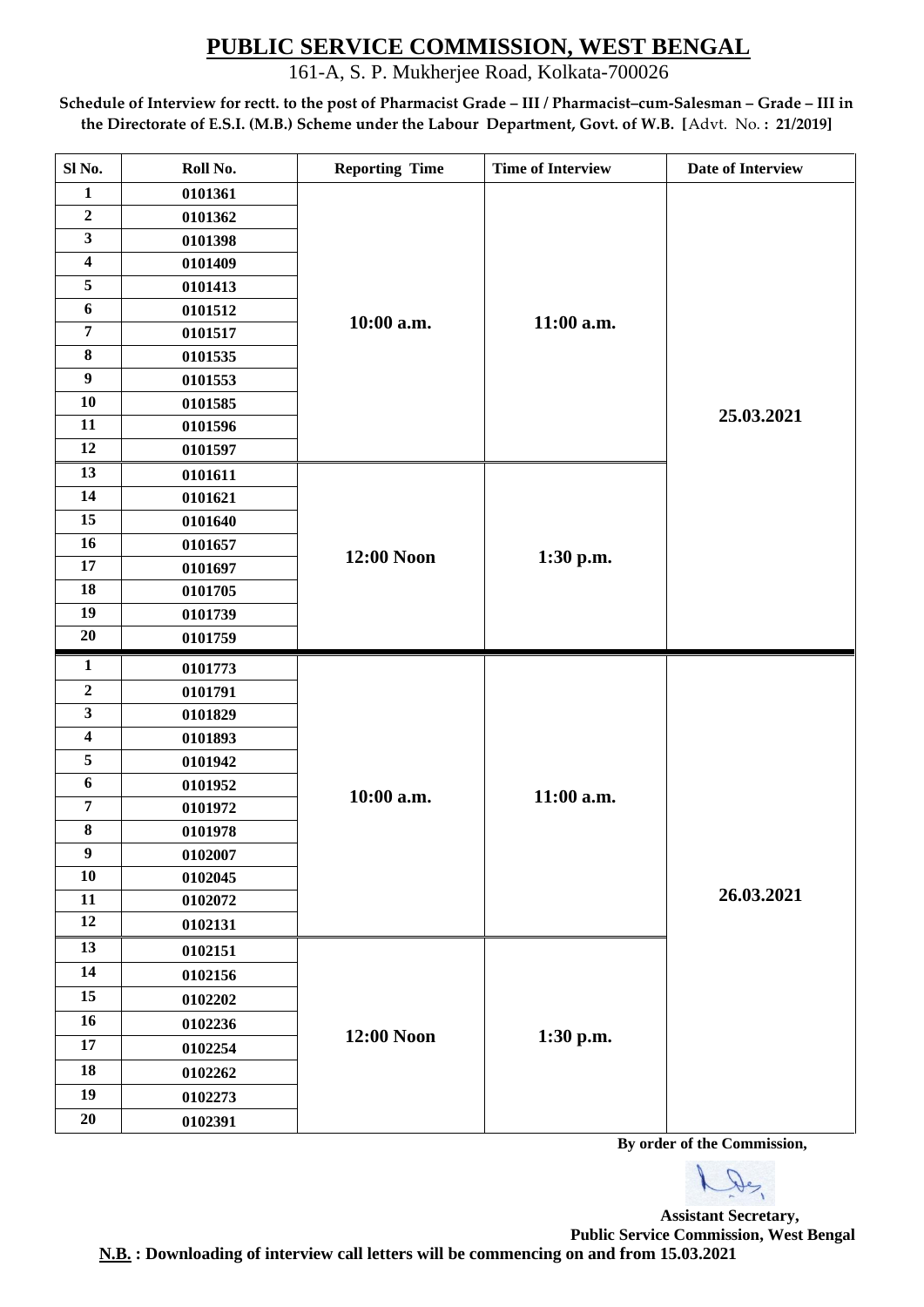161-A, S. P. Mukherjee Road, Kolkata-700026

**Schedule of Interview for rectt. to the post of Pharmacist Grade – III / Pharmacist–cum-Salesman – Grade – III in the Directorate of E.S.I. (M.B.) Scheme under the Labour Department, Govt. of W.B. [**Advt. No. **: 21/2019]**

| Sl No.                  | Roll No. | <b>Reporting Time</b> | <b>Time of Interview</b> | Date of Interview |
|-------------------------|----------|-----------------------|--------------------------|-------------------|
| $\mathbf{1}$            | 0102399  |                       |                          |                   |
| $\overline{2}$          | 0102410  |                       |                          |                   |
| $\overline{\mathbf{3}}$ | 0102474  |                       |                          |                   |
| $\overline{\mathbf{4}}$ | 0102477  |                       |                          |                   |
| 5                       | 0102553  |                       |                          |                   |
| 6                       | 0102558  | 10:00 a.m.            | 11:00 a.m.               |                   |
| $\overline{7}$          | 0102597  |                       |                          |                   |
| $\bf 8$                 | 0102611  |                       |                          |                   |
| $\boldsymbol{9}$        | 0102637  |                       |                          |                   |
| 10                      | 0102642  |                       |                          | 30.03.2021        |
| 11                      | 0102661  |                       |                          |                   |
| 12                      | 0102685  |                       |                          |                   |
| 13                      | 0102736  |                       |                          |                   |
| 14                      | 0102757  |                       |                          |                   |
| 15                      | 0102765  |                       |                          |                   |
| 16                      | 0102797  | 12:00 Noon            | 1:30 p.m.                |                   |
| 17                      | 0102799  |                       |                          |                   |
| 18                      | 0102805  |                       |                          |                   |
| 19                      | 0102836  |                       |                          |                   |
| 20                      | 0102860  |                       |                          |                   |
| $\mathbf{1}$            | 0102876  |                       |                          |                   |
| $\mathbf 2$             | 0102883  |                       | 11:00 a.m.               |                   |
| $\mathbf{3}$            | 0102891  |                       |                          |                   |
| $\overline{\mathbf{4}}$ | 0102939  |                       |                          |                   |
| 5                       | 0102968  |                       |                          |                   |
| 6                       | 0102978  | 10:00 a.m.            |                          |                   |
| $\overline{7}$          | 0102985  |                       |                          |                   |
| 8                       | 0102987  |                       |                          |                   |
| 9                       | 0103019  |                       |                          |                   |
| 10                      | 0103030  |                       |                          | 31.03.2021        |
| 11                      | 0103094  |                       |                          |                   |
| 12                      | 0103102  |                       |                          |                   |
| 13                      | 0103142  |                       |                          |                   |
| 14                      | 0103150  |                       |                          |                   |
| 15                      | 0103180  |                       |                          |                   |
| 16                      | 0103241  | 12:00 Noon            |                          |                   |
| 17                      | 0103311  |                       | 1:30 p.m.                |                   |
| 18                      | 0103355  |                       |                          |                   |
| 19                      | 0103374  |                       |                          |                   |
| $20\,$                  | 0103442  |                       |                          |                   |

**By order of the Commission,**

 $Q_{2}$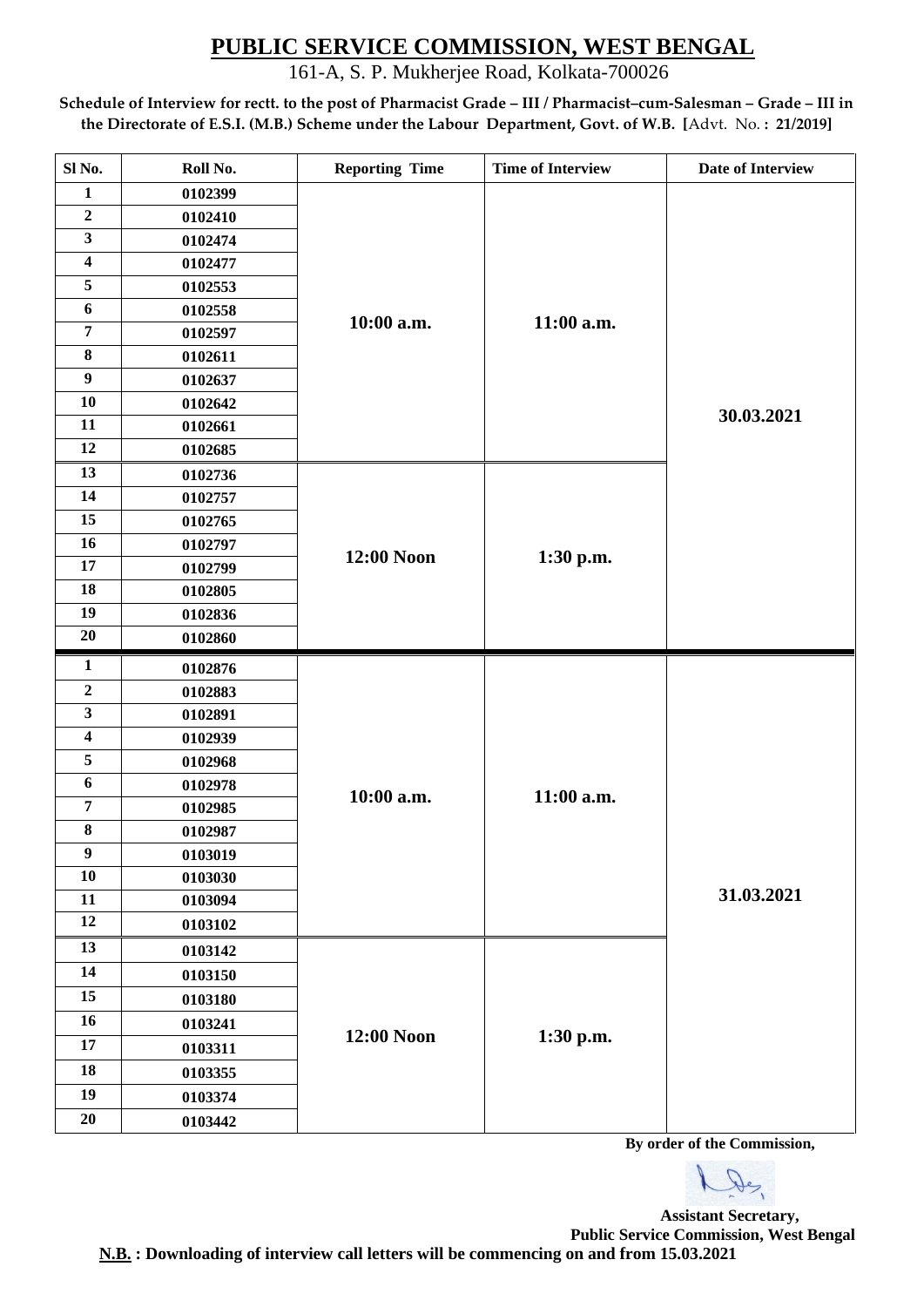161-A, S. P. Mukherjee Road, Kolkata-700026

**Schedule of Interview for rectt. to the post of Pharmacist Grade – III / Pharmacist–cum-Salesman – Grade – III in the Directorate of E.S.I. (M.B.) Scheme under the Labour Department, Govt. of W.B. [**Advt. No. **: 21/2019]**

| Sl No.                  | Roll No. | <b>Reporting Time</b> | <b>Time of Interview</b> | Date of Interview |
|-------------------------|----------|-----------------------|--------------------------|-------------------|
| $\mathbf{1}$            | 0103495  |                       |                          |                   |
| $\overline{2}$          | 0103497  |                       |                          |                   |
| $\overline{\mathbf{3}}$ | 0103598  |                       |                          |                   |
| $\overline{\mathbf{4}}$ | 0103635  |                       |                          |                   |
| 5                       | 0103660  |                       |                          |                   |
| 6                       | 0103688  | 10:00 a.m.            | 11:00 a.m.               |                   |
| $\overline{7}$          | 0103723  |                       |                          |                   |
| $\bf 8$                 | 0103730  |                       |                          |                   |
| $\boldsymbol{9}$        | 0103740  |                       |                          |                   |
| 10                      | 0103799  |                       |                          | 1.04.2021         |
| 11                      | 0103875  |                       |                          |                   |
| 12                      | 0103904  |                       |                          |                   |
| 13                      | 0103940  |                       |                          |                   |
| 14                      | 0103971  |                       |                          |                   |
| 15                      | 0103983  |                       |                          |                   |
| 16                      | 0103995  | 12:00 Noon            | 1:30 p.m.                |                   |
| 17                      | 0103998  |                       |                          |                   |
| 18                      | 0104003  |                       |                          |                   |
| 19                      | 0104040  |                       |                          |                   |
|                         |          |                       |                          |                   |
| 20                      | 0104097  |                       |                          |                   |
| $\mathbf{1}$            | 0104098  |                       |                          |                   |
| $\mathbf 2$             | 0104107  |                       |                          |                   |
| $\mathbf{3}$            | 0104114  |                       |                          |                   |
| $\overline{\mathbf{4}}$ | 0104170  |                       |                          |                   |
| 5                       | 0104205  |                       |                          |                   |
| 6                       | 0104242  |                       |                          |                   |
| $\overline{7}$          | 0104246  | 10:00 a.m.            | 11:00 a.m.               |                   |
| 8                       | 0104257  |                       |                          |                   |
| 9                       | 0104268  |                       |                          |                   |
| 10                      | 0104316  |                       |                          |                   |
| 11                      | 0104319  |                       |                          | 5.04.2021         |
| 12                      | 0104334  |                       |                          |                   |
| 13                      | 0104414  |                       |                          |                   |
| 14                      | 0104442  |                       |                          |                   |
| 15                      | 0104458  |                       |                          |                   |
| 16                      | 0104484  |                       |                          |                   |
| 17                      | 0104498  | 12:00 Noon            | 1:30 p.m.                |                   |
| 18                      | 0104499  |                       |                          |                   |
| 19                      | 0104539  |                       |                          |                   |

**By order of the Commission,**

 $Q_{2}$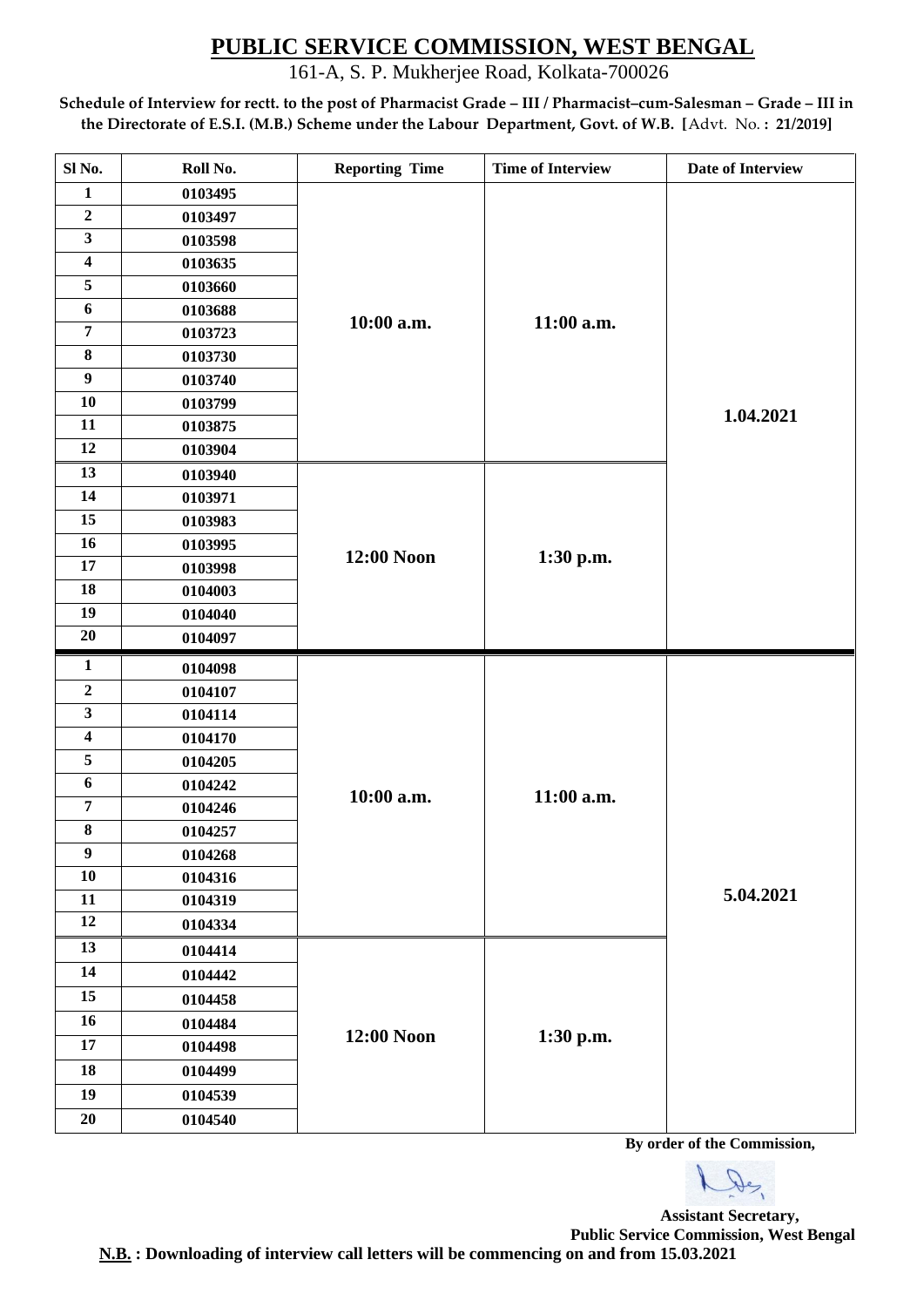161-A, S. P. Mukherjee Road, Kolkata-700026

**Schedule of Interview for rectt. to the post of Pharmacist Grade – III / Pharmacist–cum-Salesman – Grade – III in the Directorate of E.S.I. (M.B.) Scheme under the Labour Department, Govt. of W.B. [**Advt. No. **: 21/2019]**

| Sl No.                  | Roll No.        | <b>Reporting Time</b> | <b>Time of Interview</b> | Date of Interview |
|-------------------------|-----------------|-----------------------|--------------------------|-------------------|
| $\mathbf{1}$            | 0104582         |                       |                          |                   |
| $\overline{2}$          | 0104606         |                       |                          |                   |
| 3                       | 0104613         |                       |                          |                   |
| $\overline{\mathbf{4}}$ | 0104635         |                       |                          |                   |
| 5                       | 0104641         |                       |                          |                   |
| 6                       | 0104661         | 10:00 a.m.            | 11:00 a.m.               |                   |
| $\overline{7}$          | 0104703         |                       |                          |                   |
| $\bf{8}$                | 0100023 (OBC-A) |                       |                          |                   |
| $\boldsymbol{9}$        | 0100173 (OBC-A) |                       |                          |                   |
| 10                      | 0100178 (OBC-A) |                       |                          | 6.04.2021         |
| 11                      | 0100192 (OBC-A) |                       |                          |                   |
| 12                      | 0100210 (OBC-A) |                       |                          |                   |
| 13                      | 0100290 (OBC-A) |                       |                          |                   |
| 14                      | 0100359 (OBC-A) |                       |                          |                   |
| 15                      | 0100448 (OBC-A) |                       | $1:30$ p.m.              |                   |
| 16                      | 0100642 (OBC-A) | 12:00 Noon            |                          |                   |
| 17                      | 0100815 (OBC-A) |                       |                          |                   |
| 18                      | 0100819 (OBC-A) |                       |                          |                   |
| 19                      | 0100845 (OBC-A) |                       |                          |                   |
| 20                      | 0100969 (OBC-A) |                       |                          |                   |
| $\mathbf{1}$            | 0101030 (OBC-A) |                       |                          |                   |
| $\overline{2}$          | 0101056 (OBC-A) |                       | 11:00 a.m.               |                   |
| $\mathbf{3}$            | 0101106 (OBC-A) |                       |                          |                   |
| $\overline{\mathbf{4}}$ | 0101165 (OBC-A) |                       |                          |                   |
| 5                       | 0101320 (OBC-A) |                       |                          |                   |
| 6                       | 0101329 (OBC-A) | 10:00 a.m.            |                          |                   |
| $\overline{7}$          | 0101403 (OBC-A) |                       |                          |                   |
| $\bf{8}$                | 0101434 (OBC-A) |                       |                          |                   |
| $\boldsymbol{9}$        | 0101533 (OBC-A) |                       |                          |                   |
| 10                      | 0101618 (OBC-A) |                       |                          |                   |
| 11                      | 0101652 (OBC-A) |                       |                          | 7.04.2021         |
| 12                      | 0101654 (OBC-A) |                       |                          |                   |
| 13                      | 0101691 (OBC-A) |                       |                          |                   |
| 14                      | 0101733 (OBC-A) |                       |                          |                   |
| 15                      | 0101872 (OBC-A) |                       |                          |                   |
| 16                      | 0101892 (OBC-A) |                       |                          |                   |
| 17                      | 0101912 (OBC-A) | 12:00 Noon            | $1:30$ p.m.              |                   |
| 18                      | 0101913 (OBC-A) |                       |                          |                   |
| 19                      | 0102005 (OBC-A) |                       |                          |                   |
| 20                      | 0102116 (OBC-A) |                       |                          |                   |

**By order of the Commission,**

 $Q_{2}$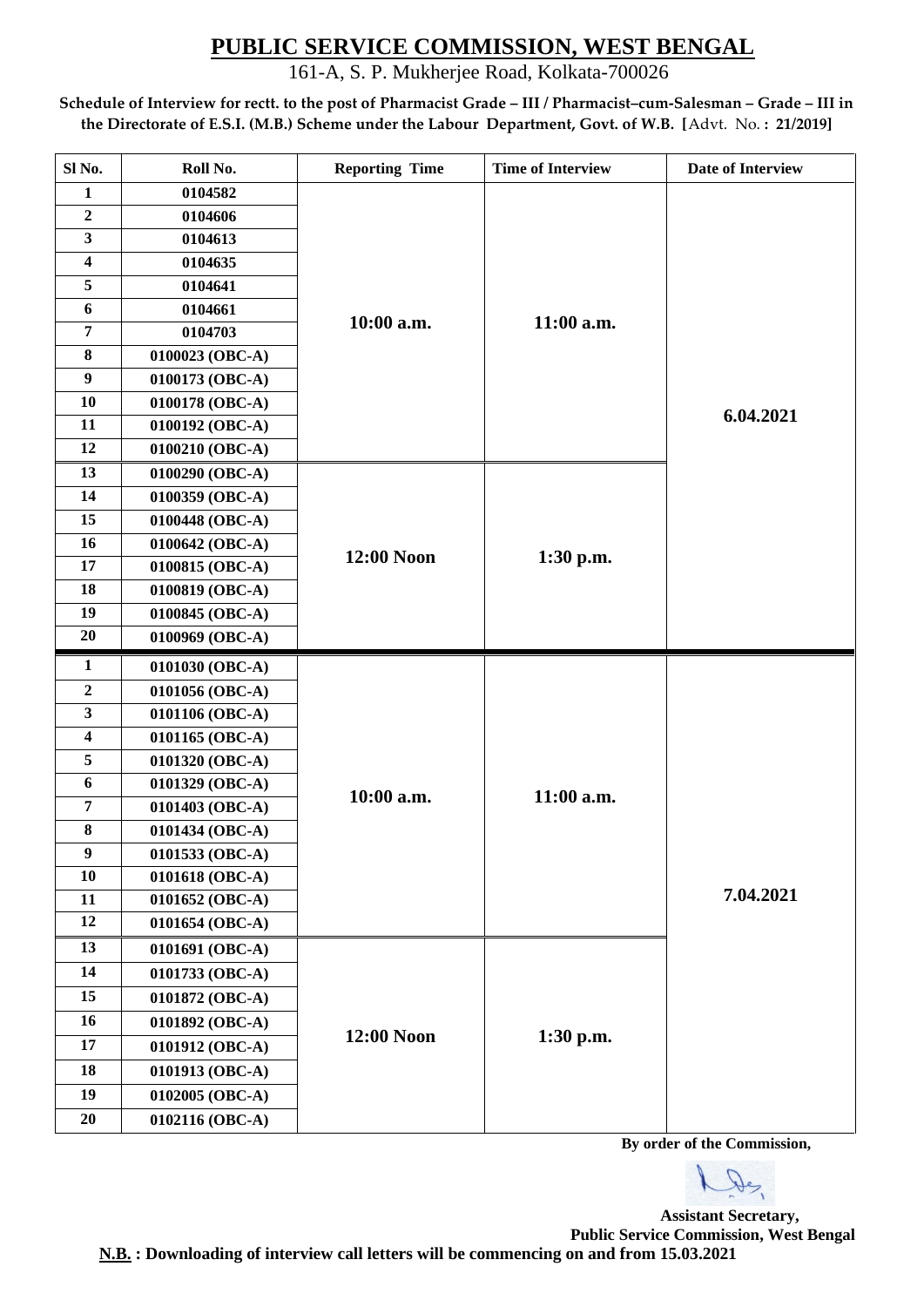161-A, S. P. Mukherjee Road, Kolkata-700026

**Schedule of Interview for rectt. to the post of Pharmacist Grade – III / Pharmacist–cum-Salesman – Grade – III in the Directorate of E.S.I. (M.B.) Scheme under the Labour Department, Govt. of W.B. [**Advt. No. **: 21/2019]**

| Sl No.                  | Roll No.        | <b>Reporting Time</b> | <b>Time of Interview</b> | Date of Interview |
|-------------------------|-----------------|-----------------------|--------------------------|-------------------|
| $\mathbf{1}$            | 0102168 (OBC-A) |                       |                          |                   |
| $\boldsymbol{2}$        | 0102216 (OBC-A) |                       |                          |                   |
| $\mathbf{3}$            | 0102261 (OBC-A) |                       |                          |                   |
| $\overline{\mathbf{4}}$ | 0102424 (OBC-A) |                       |                          |                   |
| 5                       | 0102449 (OBC-A) |                       |                          |                   |
| 6                       | 0102503 (OBC-A) | 10:00 a.m.            | 11:00 a.m.               |                   |
| $\overline{7}$          | 0102549 (OBC-A) |                       |                          |                   |
| $\bf 8$                 | 0102755 (OBC-A) |                       |                          |                   |
| $\boldsymbol{9}$        | 0102872 (OBC-A) |                       |                          |                   |
| 10                      | 0102884 (OBC-A) |                       |                          | 8.04.2021         |
| 11                      | 0102894 (OBC-A) |                       |                          |                   |
| 12                      | 0102936 (OBC-A) |                       |                          |                   |
| 13                      | 0102948 (OBC-A) |                       |                          |                   |
| 14                      | 0103085 (OBC-A) |                       |                          |                   |
| 15                      | 0103161 (OBC-A) |                       |                          |                   |
| 16                      | 0103185 (OBC-A) |                       | 1:30 p.m.                |                   |
| 17                      | 0103341 (OBC-A) | 12:00 Noon            |                          |                   |
| 18                      | 0103621 (OBC-A) |                       |                          |                   |
| 19                      | 0103655 (OBC-A) |                       |                          |                   |
| 20                      | 0103749 (OBC-A) |                       |                          |                   |
| $\mathbf{1}$            | 0103852 (OBC-A) |                       |                          |                   |
| $\boldsymbol{2}$        | 0103916 (OBC-A) |                       | 11:00 a.m.               |                   |
| $\overline{\mathbf{3}}$ | 0103946 (OBC-A) |                       |                          |                   |
| $\overline{\mathbf{4}}$ | 0103994 (OBC-A) |                       |                          |                   |
| 5                       | 0104064 (OBC-A) |                       |                          |                   |
| $\boldsymbol{6}$        | 0104102 (OBC-A) | 10:00 a.m.            |                          |                   |
| $\overline{7}$          | 0104198 (OBC-A) |                       |                          |                   |
| $\bf 8$                 | 0104336 (OBC-A) |                       |                          |                   |
| $\boldsymbol{9}$        | 0104406 (OBC-A) |                       |                          |                   |
| 10                      | 0104415 (OBC-A) |                       |                          |                   |
| 11                      | 0104517 (OBC-A) |                       |                          | 19.04.2021        |
| 12                      | 0104536 (OBC-A) |                       |                          |                   |
| 13                      | 0100031(OBC-B)  |                       |                          |                   |
| 14                      | 0100034 (OBC-B) |                       |                          |                   |
| 15                      | 0100085 (OBC-B) |                       |                          |                   |
| 16                      | 0100087 (OBC-B) |                       |                          |                   |
| 17                      | 0100201 (OBC-B) | 12:00 Noon            | $1:30$ p.m.              |                   |
| 18                      | 0100293 (OBC-B) |                       |                          |                   |
| 19                      | 0100399 (OBC-B) |                       |                          |                   |
| 20                      | 0100434 (OBC-B) |                       |                          |                   |

 **By order of the Commission,**

De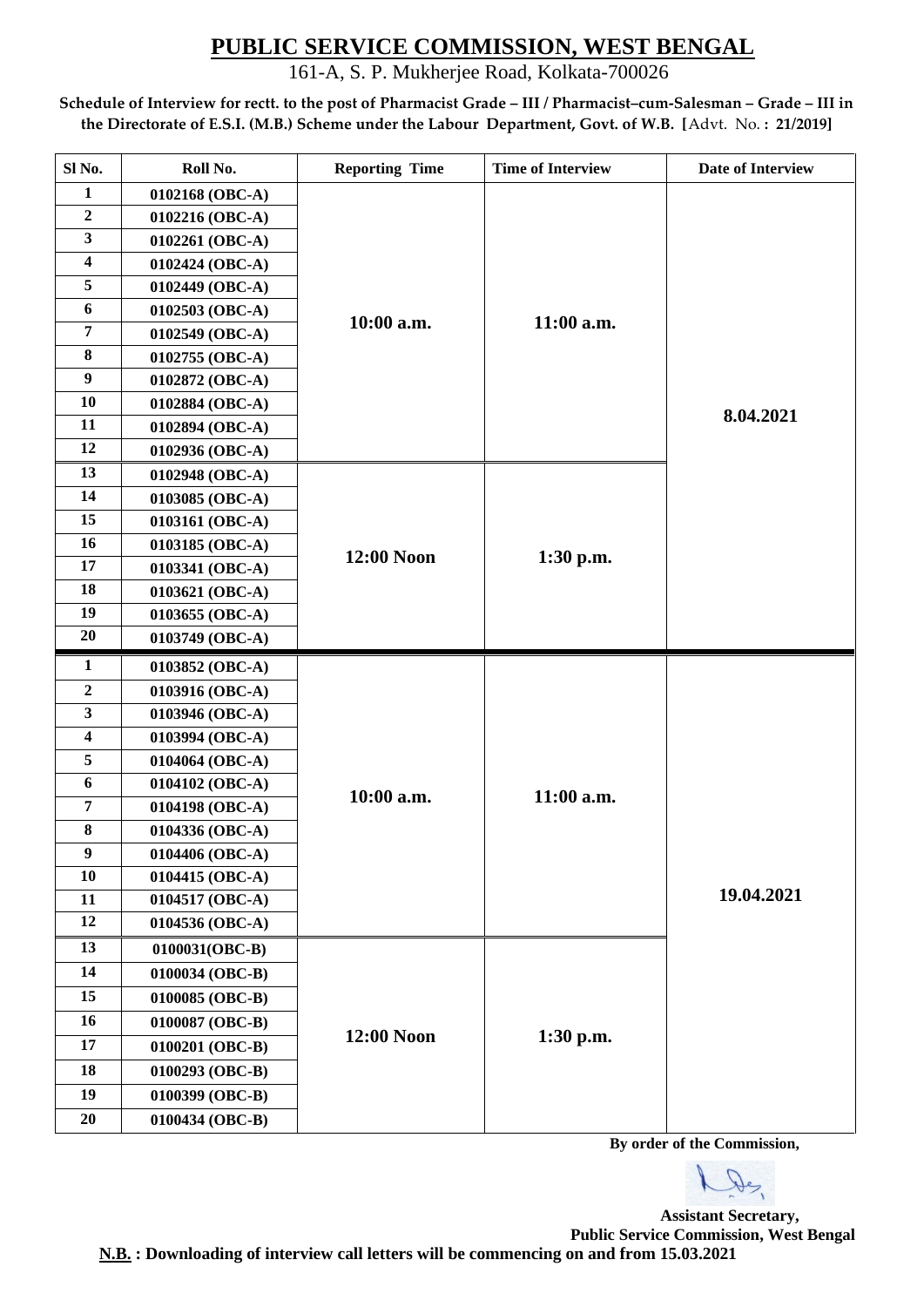161-A, S. P. Mukherjee Road, Kolkata-700026

**Schedule of Interview for rectt. to the post of Pharmacist Grade – III / Pharmacist–cum-Salesman – Grade – III in the Directorate of E.S.I. (M.B.) Scheme under the Labour Department, Govt. of W.B. [**Advt. No. **: 21/2019]**

| Sl No.                  | Roll No.        | <b>Reporting Time</b> | <b>Time of Interview</b> | Date of Interview |
|-------------------------|-----------------|-----------------------|--------------------------|-------------------|
| $\mathbf{1}$            | 0100486 (OBC-B) |                       |                          |                   |
| $\overline{2}$          | 0100519 (OBC-B) |                       |                          |                   |
| 3                       | 0100520 (OBC-B) |                       |                          |                   |
| $\overline{\mathbf{4}}$ | 0100542 (OBC-B) |                       |                          |                   |
| 5                       | 0100555 (OBC-B) |                       |                          |                   |
| 6                       | 0100617 (OBC-B) | 10:00 a.m.            | $11:00$ a.m.             |                   |
| $\overline{7}$          | 0100689 (OBC-B) |                       |                          |                   |
| $\bf{8}$                | 0100702 (OBC-B) |                       |                          |                   |
| $\boldsymbol{9}$        | 0100715 (OBC-B) |                       |                          |                   |
| 10                      | 0100788 (OBC-B) |                       |                          | 20.04.2021        |
| 11                      | 0100963 (OBC-B) |                       |                          |                   |
| 12                      | 0100990 (OBC-B) |                       |                          |                   |
| 13                      | 0101060 (OBC-B) |                       |                          |                   |
| 14                      | 0101148 (OBC-B) |                       |                          |                   |
| 15                      | 0101223 (OBC-B) | 12:00 Noon            | $1:30$ p.m.              |                   |
| 16                      | 0101381 (OBC-B) |                       |                          |                   |
| 17                      | 0101471 (OBC-B) |                       |                          |                   |
| 18                      | 0101639 (OBC-B) |                       |                          |                   |
| 19                      | 0101950 (OBC-B) |                       |                          |                   |
| 20                      | 0102322 (OBC-B) |                       |                          |                   |
| $\mathbf{1}$            | 0102343 (OBC-B) |                       |                          |                   |
| $\mathbf 2$             | 0102370 (OBC-B) |                       | $11:00$ a.m.             |                   |
| 3                       | 0102384 (OBC-B) |                       |                          |                   |
| 4                       | 0102447 (OBC-B) |                       |                          |                   |
| 5                       | 0102454 (OBC-B) |                       |                          |                   |
| 6                       | 0102458 (OBC-B) | 10:00 a.m.            |                          |                   |
| $\overline{7}$          | 0102459 (OBC-B) |                       |                          |                   |
| $\bf{8}$                | 0102555 (OBC-B) |                       |                          |                   |
| $\boldsymbol{9}$        | 0102603 (OBC-B) |                       |                          |                   |
| 10                      | 0102648 (OBC-B) |                       |                          |                   |
| 11                      | 0102686 (OBC-B) |                       |                          | 21.04.2021        |
| 12                      | 0102738 (OBC-B) |                       |                          |                   |
| 13                      | 0102770 (OBC-B) |                       |                          |                   |
| 14                      | 0102821 (OBC-B) |                       |                          |                   |
| 15                      | 0102840 (OBC-B) |                       |                          |                   |
| 16                      | 0102847 (OBC-B) |                       |                          |                   |
| 17                      |                 | 12:00 Noon            | 1:30 p.m.                |                   |
|                         | 0103008 (OBC-B) |                       |                          |                   |
| 18                      | 0103231 (OBC-B) |                       |                          |                   |
| 19                      | 0103302 (OBC-B) |                       |                          |                   |

 **By order of the Commission,**

De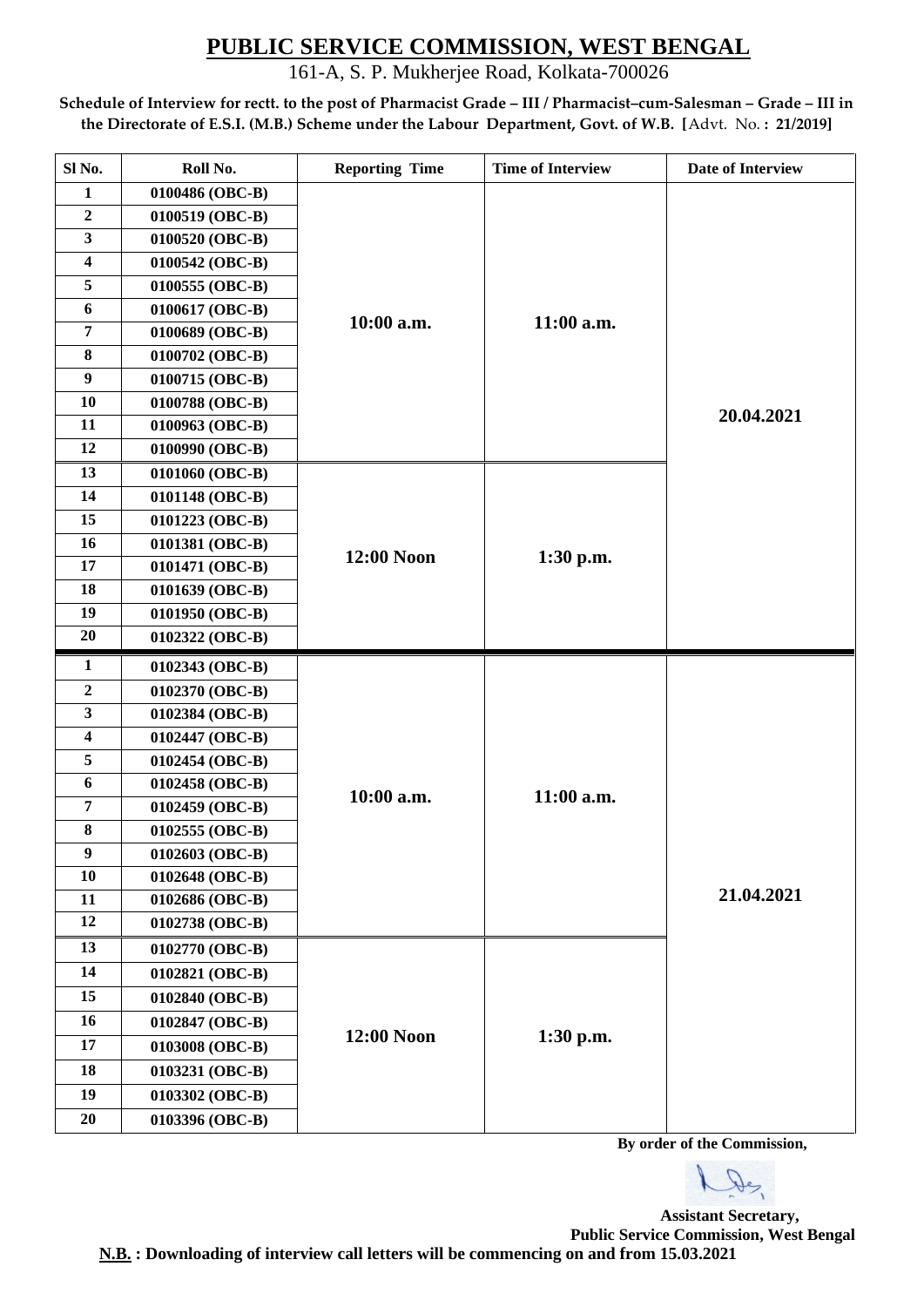161-A, S. P. Mukherjee Road, Kolkata-700026

**Schedule of Interview for rectt. to the post of Pharmacist Grade – III / Pharmacist–cum-Salesman – Grade – III in the Directorate of E.S.I. (M.B.) Scheme under the Labour Department, Govt. of W.B. [**Advt. No. **: 21/2019]**

| Sl No.                  | Roll No.        | <b>Reporting Time</b> | <b>Time of Interview</b> | Date of Interview |
|-------------------------|-----------------|-----------------------|--------------------------|-------------------|
| $\mathbf{1}$            | 0103415 (OBC-B) |                       |                          |                   |
| $\overline{2}$          | 0103535 (OBC-B) |                       |                          |                   |
| $\mathbf{3}$            | 0103559 (OBC-B) |                       |                          |                   |
| $\overline{\mathbf{4}}$ | 0103563 (OBC-B) |                       |                          |                   |
| 5                       | 0103609 (OBC-B) |                       |                          |                   |
| 6                       | 0103619 (OBC-B) | 10:00 a.m.            | 11:00 a.m.               |                   |
| $\overline{7}$          | 0103953 (OBC-B) |                       |                          |                   |
| 8                       | 0103956 (OBC-B) |                       |                          |                   |
| $\boldsymbol{9}$        | 0103972 (OBC-B) |                       |                          |                   |
| 10                      | 0103993 (OBC-B) |                       |                          | 22.04.2021        |
| 11                      | 0104008 (OBC-B) |                       |                          |                   |
| 12                      | 0104012 (OBC-B) |                       |                          |                   |
| 13                      | 0104095 (OBC-B) |                       |                          |                   |
| 14                      | 0104104 (OBC-B) |                       |                          |                   |
| 15                      | 0104137 (OBC-B) |                       |                          |                   |
| 16                      | 0104149 (OBC-B) | 12:00 Noon            | 1:30 p.m.                |                   |
| 17                      | 0104273 (OBC-B) |                       |                          |                   |
| 18                      | 0104292 (OBC-B) |                       |                          |                   |
| 19                      | 0104356 (OBC-B) |                       |                          |                   |
| 20                      | 0104579 (OBC-B) |                       |                          |                   |
| $\mathbf{1}$            | 0104643 (OBC-B) |                       |                          |                   |
| $\boldsymbol{2}$        | 0100016 (SC)    |                       | 11:00 a.m.               |                   |
| $\mathbf{3}$            | 0100038 (SC)    |                       |                          |                   |
| $\overline{\mathbf{4}}$ | 0100046 (SC)    |                       |                          |                   |
| 5                       | 0100060 (SC)    |                       |                          |                   |
| $\boldsymbol{6}$        | 0100080 (SC)    | 10:00 a.m.            |                          |                   |
| $\overline{7}$          | 0100095 (SC)    |                       |                          |                   |
| 8                       | 0100113 (SC)    |                       |                          |                   |
| $\boldsymbol{9}$        | 0100140 (SC)    |                       |                          |                   |
| 10                      | 0100194 (SC)    |                       |                          |                   |
| 11                      | 0100237 (SC)    |                       |                          | 23.04.2021        |
| 12                      | 0100265 (SC)    |                       |                          |                   |
| 13                      | 0100276 (SC)    |                       |                          |                   |
| 14                      |                 |                       |                          |                   |
|                         | 0100362 (SC)    |                       |                          |                   |
| 15                      | 0100431 (SC)    |                       |                          |                   |
| 16                      | 0100441 (SC)    |                       |                          |                   |
| 17                      | 0100459 (SC)    | 12:00 Noon            | 1:30 p.m.                |                   |
| 18                      | 0100538 (SC)    |                       |                          |                   |
| 19                      | 0100662 (SC)    |                       |                          |                   |
| 20                      | 0100664 (SC)    |                       |                          |                   |

 **By order of the Commission,**

De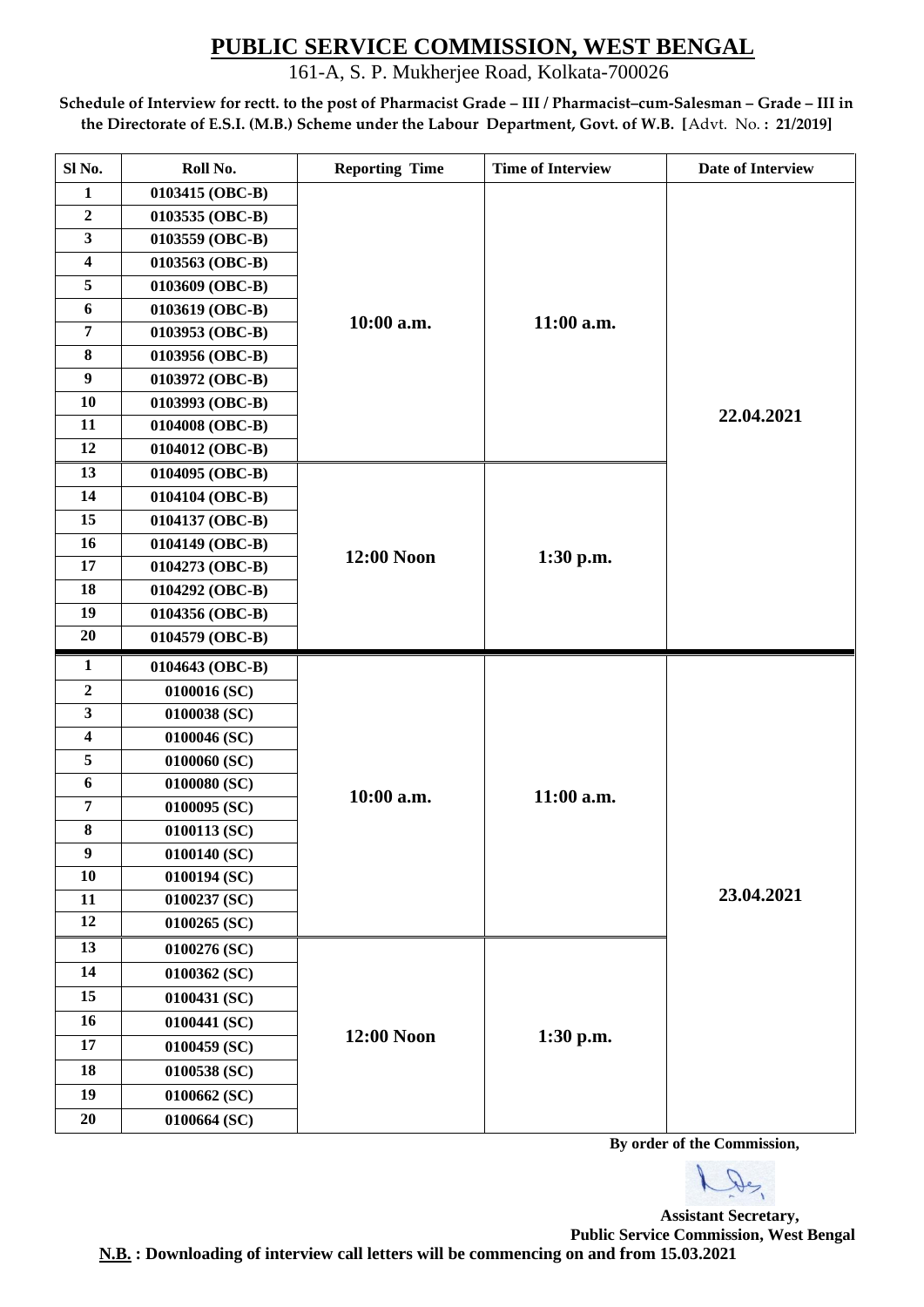161-A, S. P. Mukherjee Road, Kolkata-700026

**Schedule of Interview for rectt. to the post of Pharmacist Grade – III / Pharmacist–cum-Salesman – Grade – III in the Directorate of E.S.I. (M.B.) Scheme under the Labour Department, Govt. of W.B. [**Advt. No. **: 21/2019]**

| Sl <sub>No.</sub>       | Roll No.       | <b>Reporting Time</b> | <b>Time of Interview</b> | Date of Interview |
|-------------------------|----------------|-----------------------|--------------------------|-------------------|
| $\mathbf{1}$            | 0100680 (SC)   |                       |                          |                   |
| $\overline{2}$          | 0100699 (SC)   |                       |                          |                   |
| $\overline{\mathbf{3}}$ | 0100730 (SC)   |                       |                          |                   |
| $\overline{\mathbf{4}}$ | $0100739$ (SC) |                       |                          |                   |
| 5                       | 0100923 (SC)   |                       |                          |                   |
| 6                       | $0100979$ (SC) | 10:00 a.m.            | 11:00 a.m.               |                   |
| $\overline{7}$          | 0101091 (SC)   |                       |                          |                   |
| 8                       | 0101108 (SC)   |                       |                          |                   |
| $\boldsymbol{9}$        | 0101122 (SC)   |                       |                          |                   |
| 10                      | 0101210(SC)    |                       |                          | 26.04.2021        |
| 11                      | 0101258 (SC)   |                       |                          |                   |
| 12                      | 0101277(SC)    |                       |                          |                   |
| 13                      | 0101313 (SC)   |                       |                          |                   |
| 14                      | 0101327 (SC)   |                       |                          |                   |
| 15                      | 0101331 (SC)   |                       |                          |                   |
| 16                      | 0101351 (SC)   | 12:00 Noon            |                          |                   |
| 17                      | 0101389 (SC)   |                       | 1:30 p.m.                |                   |
| 18                      | 0101407 (SC)   |                       |                          |                   |
| 19                      | 0101416 (SC)   |                       |                          |                   |
| 20                      | 0101417 (SC)   |                       |                          |                   |
| $\mathbf{1}$            | 0101464 (SC)   |                       |                          |                   |
| $\overline{2}$          | 0101557(SC)    |                       |                          |                   |
| $\mathbf{3}$            | 0101571 (SC)   |                       |                          |                   |
| $\overline{\mathbf{4}}$ | $0101584$ (SC) |                       |                          |                   |
| 5                       | 0101645 (SC)   |                       |                          |                   |
| 6                       | 0101646 (SC)   | 10:00 a.m.            | 11:00 a.m.               |                   |
| $\overline{7}$          | 0101702 (SC)   |                       |                          |                   |
| 8                       | 0101749 (SC)   |                       |                          |                   |
| $\boldsymbol{9}$        | 0101782 (SC)   |                       |                          |                   |
| 10                      | 0101788 (SC)   |                       |                          |                   |
| 11                      | 0101793 (SC)   |                       |                          | 27.04.2021        |
| 12                      | 0101799 (SC)   |                       |                          |                   |
| 13                      | 0101827 (SC)   |                       |                          |                   |
| 14                      | 0101846 (SC)   |                       |                          |                   |
| 15                      | 0101849 (SC)   |                       |                          |                   |
| 16                      | 0101857 (SC)   |                       |                          |                   |
| 17                      | 0101859 (SC)   | 12:00 Noon            | 1:30 p.m.                |                   |
| 18                      | 0101944 (SC)   |                       |                          |                   |
| 19                      | 0101945 (SC)   |                       |                          |                   |
| 20                      | 0101979 (SC)   |                       |                          |                   |
|                         |                |                       |                          |                   |

 **By order of the Commission,**

De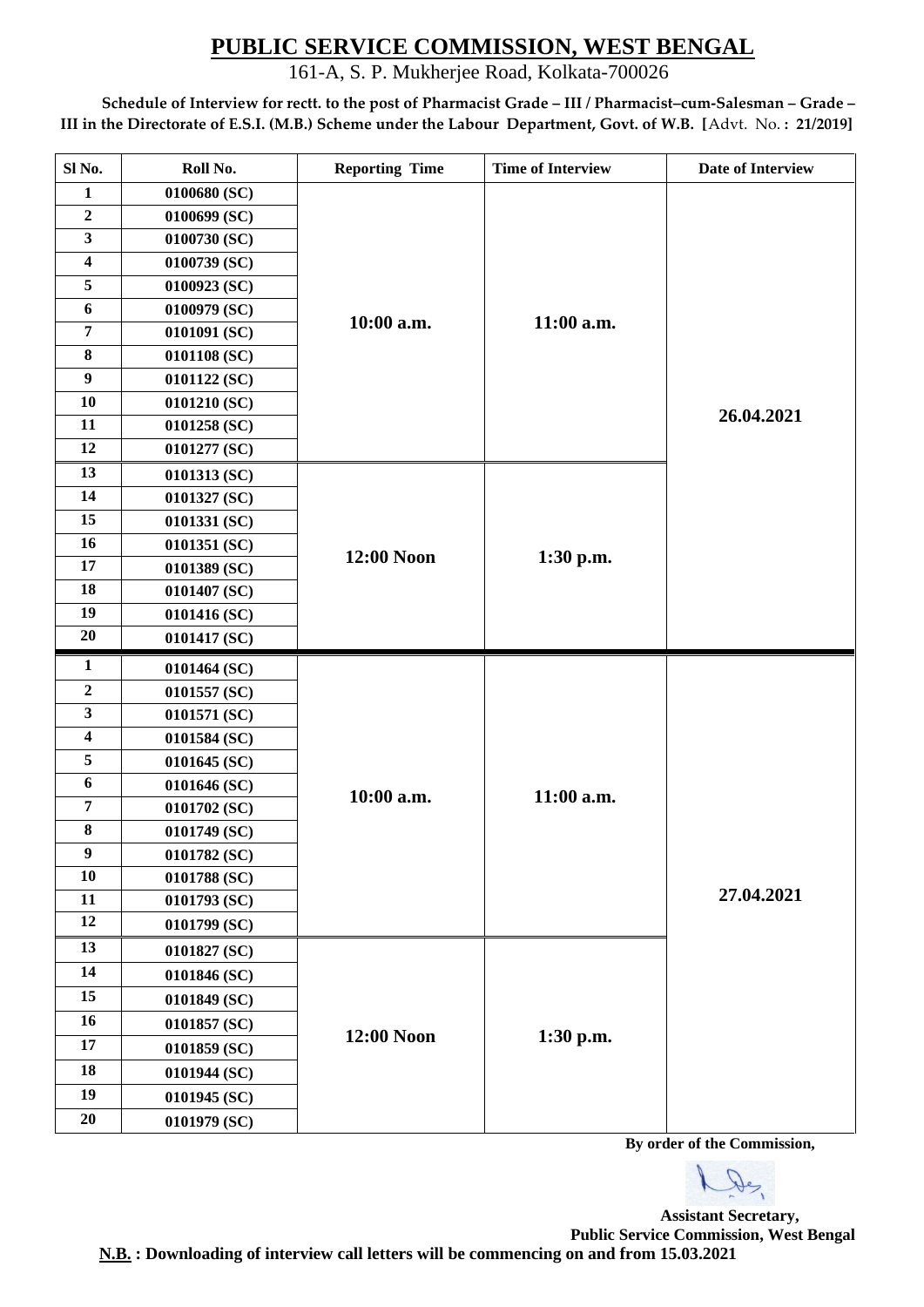161-A, S. P. Mukherjee Road, Kolkata-700026

**Schedule of Interview for rectt. to the post of Pharmacist Grade – III / Pharmacist–cum-Salesman – Grade – III in the Directorate of E.S.I. (M.B.) Scheme under the Labour Department, Govt. of W.B. [**Advt. No. **: 21/2019]**

| Sl No.                  | Roll No.     | <b>Reporting Time</b> | <b>Time of Interview</b> | Date of Interview |
|-------------------------|--------------|-----------------------|--------------------------|-------------------|
| $\mathbf{1}$            | 0102029 (SC) |                       |                          |                   |
| $\overline{2}$          | 0102048 (SC) |                       |                          |                   |
| $\overline{\mathbf{3}}$ | 0102085 (SC) |                       |                          |                   |
| $\overline{\mathbf{4}}$ | 0102118 (SC) |                       |                          |                   |
| 5                       | 0102160 (SC) |                       |                          |                   |
| 6                       | 0102185 (SC) | 10:00 a.m.            | 11:00 a.m.               |                   |
| $\overline{7}$          | 0102203 (SC) |                       |                          |                   |
| $\bf{8}$                | 0102237 (SC) |                       |                          |                   |
| $\boldsymbol{9}$        | 0102240 (SC) |                       |                          |                   |
| 10                      | 0102274 (SC) |                       |                          | 28.04.2021        |
| 11                      | 0102301 (SC) |                       |                          |                   |
| 12                      | 0102344 (SC) |                       |                          |                   |
| 13                      | 0102371 (SC) |                       |                          |                   |
| 14                      | 0102404 (SC) |                       |                          |                   |
| 15                      | 0102422 (SC) |                       |                          |                   |
| 16                      | 0102423 (SC) |                       | $1:30$ p.m.              |                   |
| 17                      | 0102536 (SC) | 12:00 Noon            |                          |                   |
| 18                      | 0102539 (SC) |                       |                          |                   |
| 19                      | 0102567 (SC) |                       |                          |                   |
| 20                      | 0102592 (SC) |                       |                          |                   |
| $\mathbf{1}$            | 0102606 (SC) |                       |                          |                   |
| $\mathbf 2$             | 0102616 (SC) |                       | 11:00 a.m.               |                   |
| $\overline{\mathbf{3}}$ | 0102634 (SC) |                       |                          |                   |
| $\overline{\mathbf{4}}$ | 0102708 (SC) |                       |                          |                   |
| 5                       | 0102754 (SC) |                       |                          |                   |
| $\boldsymbol{6}$        | 0102794 (SC) | 10:00 a.m.            |                          |                   |
| $\overline{7}$          | 0102808 (SC) |                       |                          |                   |
| 8                       | 0102811 (SC) |                       |                          |                   |
| $\boldsymbol{9}$        | 0102816 (SC) |                       |                          |                   |
| 10                      | 0102820 (SC) |                       |                          |                   |
| 11                      | 0102853 (SC) |                       |                          | 29.04.2021        |
| 12                      | 0102862 (SC) |                       |                          |                   |
| 13                      | 0102867 (SC) |                       |                          |                   |
| 14                      | 0102929 (SC) |                       |                          |                   |
| 15                      | 0102975 (SC) |                       |                          |                   |
| 16                      | 0102984 (SC) |                       |                          |                   |
| 17                      | 0102991 (SC) | 12:00 Noon            | 1:30 p.m.                |                   |
| 18                      | 0103014 (SC) |                       |                          |                   |
| 19                      | 0103049 (SC) |                       |                          |                   |
|                         |              |                       |                          |                   |
| 20                      | 0103079 (SC) |                       |                          |                   |

 **By order of the Commission,**

De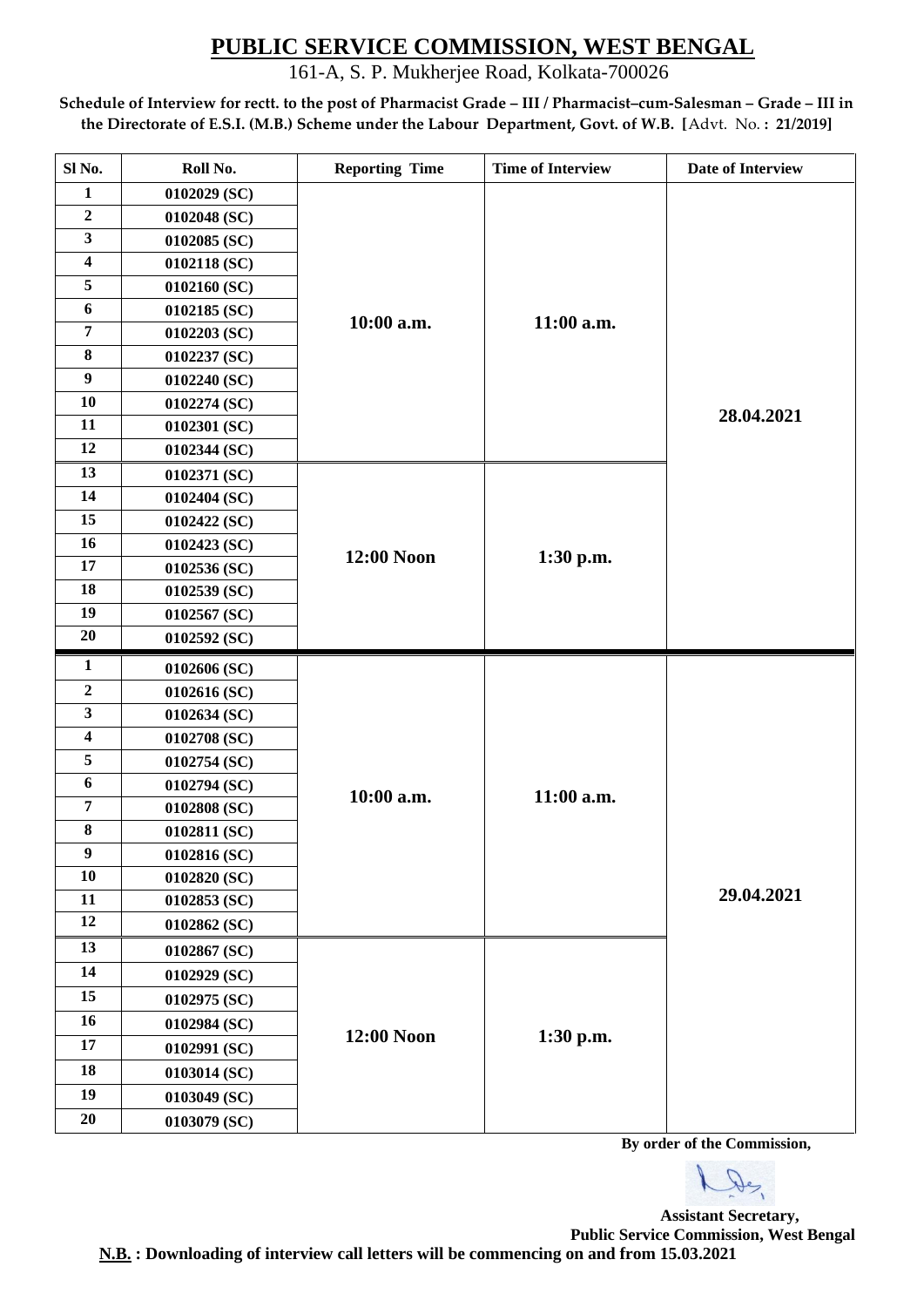161-A, S. P. Mukherjee Road, Kolkata-700026

**Schedule of Interview for rectt. to the post of Pharmacist Grade – III / Pharmacist–cum-Salesman – Grade – III in the Directorate of E.S.I. (M.B.) Scheme under the Labour Department, Govt. of W.B. [**Advt. No. **: 21/2019]**

| Sl No.                  | Roll No.     | <b>Reporting Time</b> | <b>Time of Interview</b> | Date of Interview |
|-------------------------|--------------|-----------------------|--------------------------|-------------------|
| $\mathbf{1}$            | 0103080 (SC) |                       |                          |                   |
| $\overline{2}$          | 0103200 (SC) |                       |                          |                   |
| $\overline{\mathbf{3}}$ | 0103222 (SC) |                       |                          |                   |
| $\overline{\mathbf{4}}$ | 0103277 (SC) |                       |                          |                   |
| 5                       | 0103285 (SC) |                       |                          |                   |
| 6                       | 0103289 (SC) | 10:00 a.m.            | 11:00 a.m.               |                   |
| $\overline{7}$          | 0103291 (SC) |                       |                          |                   |
| $\bf{8}$                | 0103330 (SC) |                       |                          |                   |
| $\boldsymbol{9}$        | 0103384 (SC) |                       |                          |                   |
| 10                      | 0103426 (SC) |                       |                          | 30.04.2021        |
| 11                      | 0103448 (SC) |                       |                          |                   |
| 12                      | 0103500 (SC) |                       |                          |                   |
| 13                      | 0103551 (SC) |                       |                          |                   |
| 14                      | 0103553 (SC) |                       |                          |                   |
| 15                      | 0103624 (SC) |                       |                          |                   |
| 16                      | 0103677 (SC) | 12:00 Noon            | 1:30 p.m.                |                   |
| 17                      | 0103687 (SC) |                       |                          |                   |
| 18                      | 0103733 (SC) |                       |                          |                   |
| 19                      | 0103743 (SC) |                       |                          |                   |
| 20                      | 0103776 (SC) |                       |                          |                   |
| $\mathbf{1}$            | 0103811 (SC) |                       |                          |                   |
| $\mathbf 2$             | 0103857 (SC) |                       | 11:00 a.m.               |                   |
| 3                       | 0103871 (SC) |                       |                          |                   |
| $\overline{\mathbf{4}}$ | 0103892 (SC) |                       |                          |                   |
| 5                       | 0103982 (SC) |                       |                          |                   |
| $\boldsymbol{6}$        | 0104007 (SC) | 10:00 a.m.            |                          |                   |
| $\overline{7}$          | 0104063 (SC) |                       |                          |                   |
| 8                       | 0104160 (SC) |                       |                          |                   |
| $\boldsymbol{9}$        | 0104306 (SC) |                       |                          |                   |
| 10                      | 0104392 (SC) |                       |                          |                   |
| 11                      | 0104438 (SC) |                       |                          | 3.05.2021         |
| 12                      | 0104455 (SC) |                       |                          |                   |
| 13                      | 0104486 (SC) |                       |                          |                   |
| 14                      | 0104488 (SC) |                       |                          |                   |
| 15                      | 0104507 (SC) |                       |                          |                   |
| 16                      | 0104522 (SC) |                       |                          |                   |
| 17                      | 0104550 (SC) | 12:00 Noon            | 1:30 p.m.                |                   |
| 18                      | 0104552 (SC) |                       |                          |                   |
| 19                      | 0104564 (SC) |                       |                          |                   |
| 20                      | 0104622 (SC) |                       |                          |                   |

 **By order of the Commission,**

De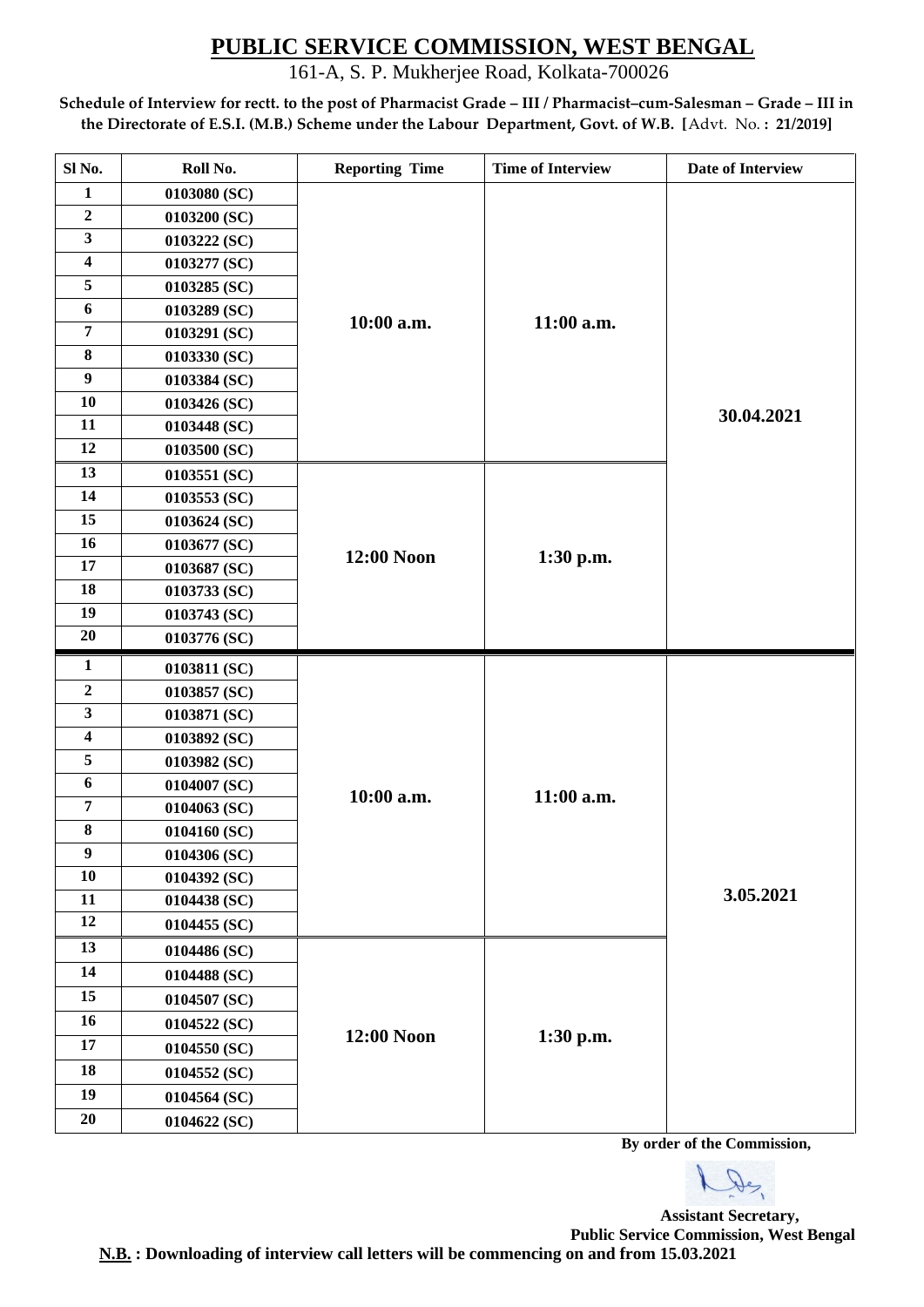161-A, S. P. Mukherjee Road, Kolkata-700026

**Schedule of Interview for rectt. to the post of Pharmacist Grade – III / Pharmacist–cum-Salesman – Grade – III in the Directorate of E.S.I. (M.B.) Scheme under the Labour Department, Govt. of W.B. [**Advt. No. **: 21/2019]**

| Sl No.                  | Roll No.                    | <b>Reporting Time</b> | <b>Time of Interview</b> | Date of Interview |
|-------------------------|-----------------------------|-----------------------|--------------------------|-------------------|
| $\mathbf{1}$            | 0104689 (SC)                |                       |                          |                   |
| $\overline{2}$          | 0104696 (SC)                |                       |                          |                   |
| 3                       | 0104708 (SC)                |                       |                          |                   |
| $\overline{\mathbf{4}}$ | 0100078 (ST)                |                       |                          |                   |
| 5                       | 0100172 (ST)                |                       |                          |                   |
| 6                       | 0100358 (ST)                | 10:00 a.m.            | 11:00 a.m.               |                   |
| $\overline{7}$          | 0100628 (ST)                |                       |                          |                   |
| $\bf{8}$                | 0100894 (ST)                |                       |                          |                   |
| $\boldsymbol{9}$        | 0100904 (ST)                |                       |                          |                   |
| 10                      | 0101146 (ST)                |                       |                          | 4.05.2021         |
| 11                      | 0101836 (ST)                |                       |                          |                   |
| 12                      | 0101850 (ST)                |                       |                          |                   |
| 13                      | 0102128(ST)                 |                       |                          |                   |
| 14                      | 0102141 (ST)                |                       |                          |                   |
| 15                      | 0102659 (ST)                |                       |                          |                   |
| 16                      | 0102970 (ST)                | 12:00 Noon            | $1:30$ p.m.              |                   |
| 17                      | 0103005 (ST)                |                       |                          |                   |
| 18                      | 0103026 (ST)                |                       |                          |                   |
| 19                      | 0103111 (ST)                |                       |                          |                   |
| 20                      | 0103234 (ST)                |                       |                          |                   |
| $\mathbf{1}$            | 0103510 (ST)                |                       |                          |                   |
|                         |                             |                       |                          |                   |
| $\boldsymbol{2}$        | 0104136 (ST)                |                       |                          |                   |
| 3                       | 0104209 (ST)                |                       |                          |                   |
| 4                       | 0104293 (ST)                |                       |                          |                   |
| 5                       | 0104756 (OBC-A)[PD(B/LV)]   |                       |                          |                   |
| 6                       | 0104758 (SC) $[PD(B/LV)]$   |                       |                          |                   |
| $\overline{7}$          | 0104759 (SC) [PD(B/LV)]     | 10:00 a.m.            | 11:00 a.m.               |                   |
| $\bf{8}$                | 0104760 [PD(B/LV)]          |                       |                          |                   |
| $\boldsymbol{9}$        | 0104763 [PD(B/LV)]          |                       |                          |                   |
| 10                      | 0104725 (OBC-A)[PD(HI)]     |                       |                          |                   |
| 11                      | 0104727 [PD(HI)]            |                       |                          | 5.05.2021         |
| 12                      | 0104728 [PD(HI)]            |                       |                          |                   |
| 13                      | $0104729$ [PD(HI)]          |                       |                          |                   |
| 14                      | 0104731 [PD(HI)]            |                       |                          |                   |
| 15                      | 0104732 [PD(HI)]            |                       |                          |                   |
| 16                      | 0104739 [PD(LD/CP)]         |                       |                          |                   |
| 17                      | 0104745 (SC) [PD(LD/CP)]    | 12:00 Noon            | 1:30 p.m.                |                   |
| 18                      | 0104746 [PD(LD/CP)]         |                       |                          |                   |
| 19                      | 0104748 (OBC-B) [PD(LD/CP)] |                       |                          |                   |
| 20                      | 0104749 [PD(LD/CP)]         |                       |                          |                   |

 **By order of the Commission,**

De

**Assistant Secretary, Public Service Commission, West Bengal**

**N.B. : Downloading of interview call letters will be commencing on and from 15.03.2021**